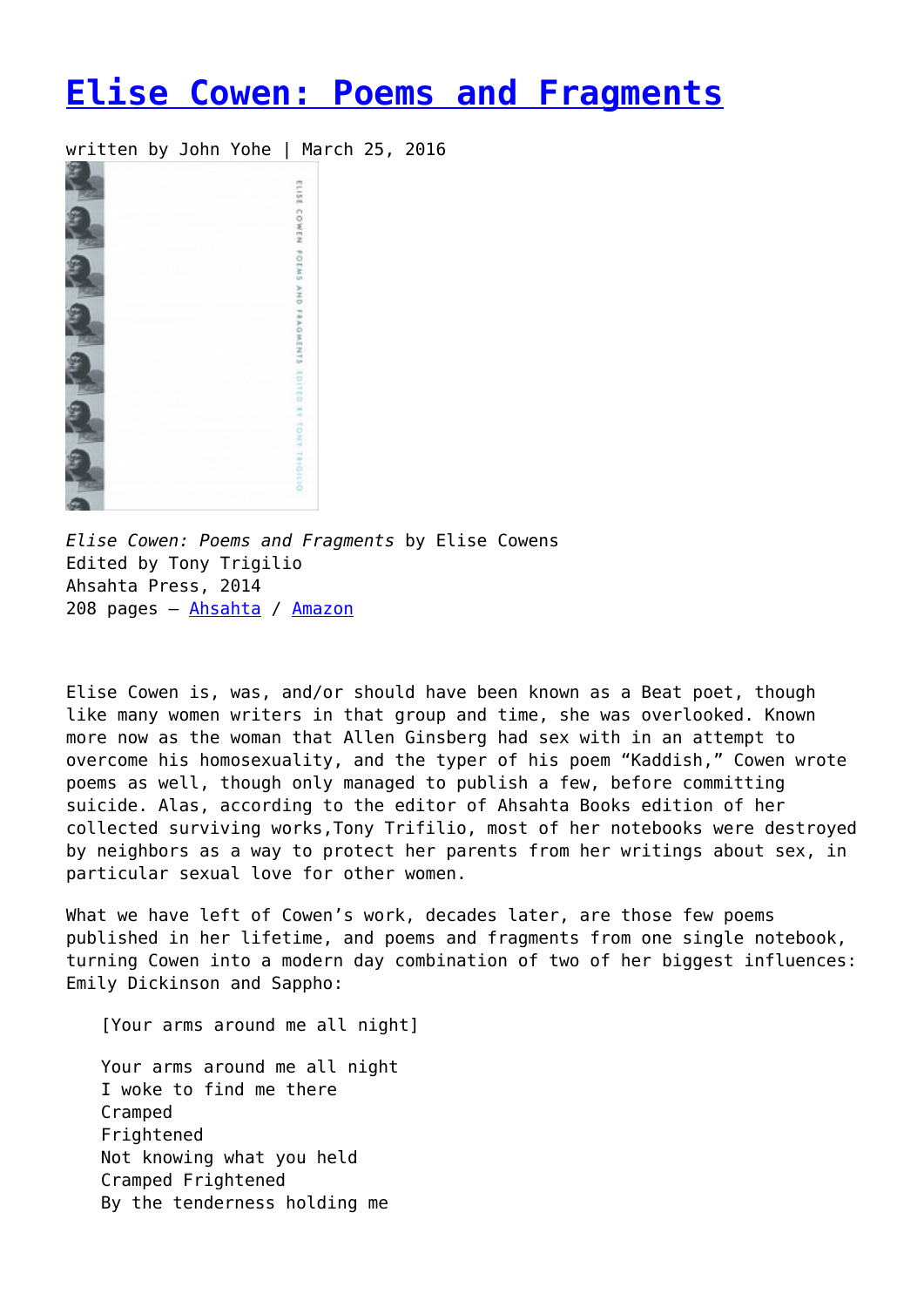And once my eyes opened on Creation Tearing through your face In the act of come, I didn't know you looked like that Alone.

Time. Everything I love, I need to be Hides in you.

That we even have a collection of Cowen's work is due to two men: Trigilio, and Leo Skir. Trigilio shares the whole fascinating story in his introduction, and it's a strange one: he claims that Skir rescued the one remaining notebook of Cowen's, and even typed it up at one point, but then sat on it for decades, claiming to be the copyright holder, when in fact he was not. When Skir refused to give up the notebook, Trigilio found a way (he doesn't go into detail) to get a copy of the whole thing, facsimiles of which appear in this collection, so readers can see where Cowen herself made changes.

I can't help but think of Cowen in terms of Allen Ginsberg, though I know some readers won't think that fair, but hear me out: If Ginsberg was who really revived the Whitman-esque style in American Poetry, Cowen could have and would have revived Emily Dickinson. Not that Dickinson needed reviving, maybe, at that point: many poets in the second half of the 20th century would claim her as an influence. Yet Cowen's style is the closest I've read, visually and sound-wise, to what Dickinson did, and I mean that in the way you can almost just even *look* at Ginsberg and see the Whitman influence, so too with Cowen and Dickinson. The perfect example is "[Emily]" (there are no actual titles assigned by Cowen—titles are taken from the first lines), one of the best in the collection:

Emily, Come summer You'll take off you ieweled bees Which sting me I'll strip my stinking jeans Hand in hand We'll run outside Look straight at the sun A second time And get tan

Looking at the sun is of course one of those things adults tell us not to do when we're young, so of course it becomes tempting, and so becomes a nice metaphor for sex, and/or sexual love, between women, which certainly back in the 50s, but even today, children get warned against and about. The 'second time' implies that the (of course imagined version of the) speaker and Emily